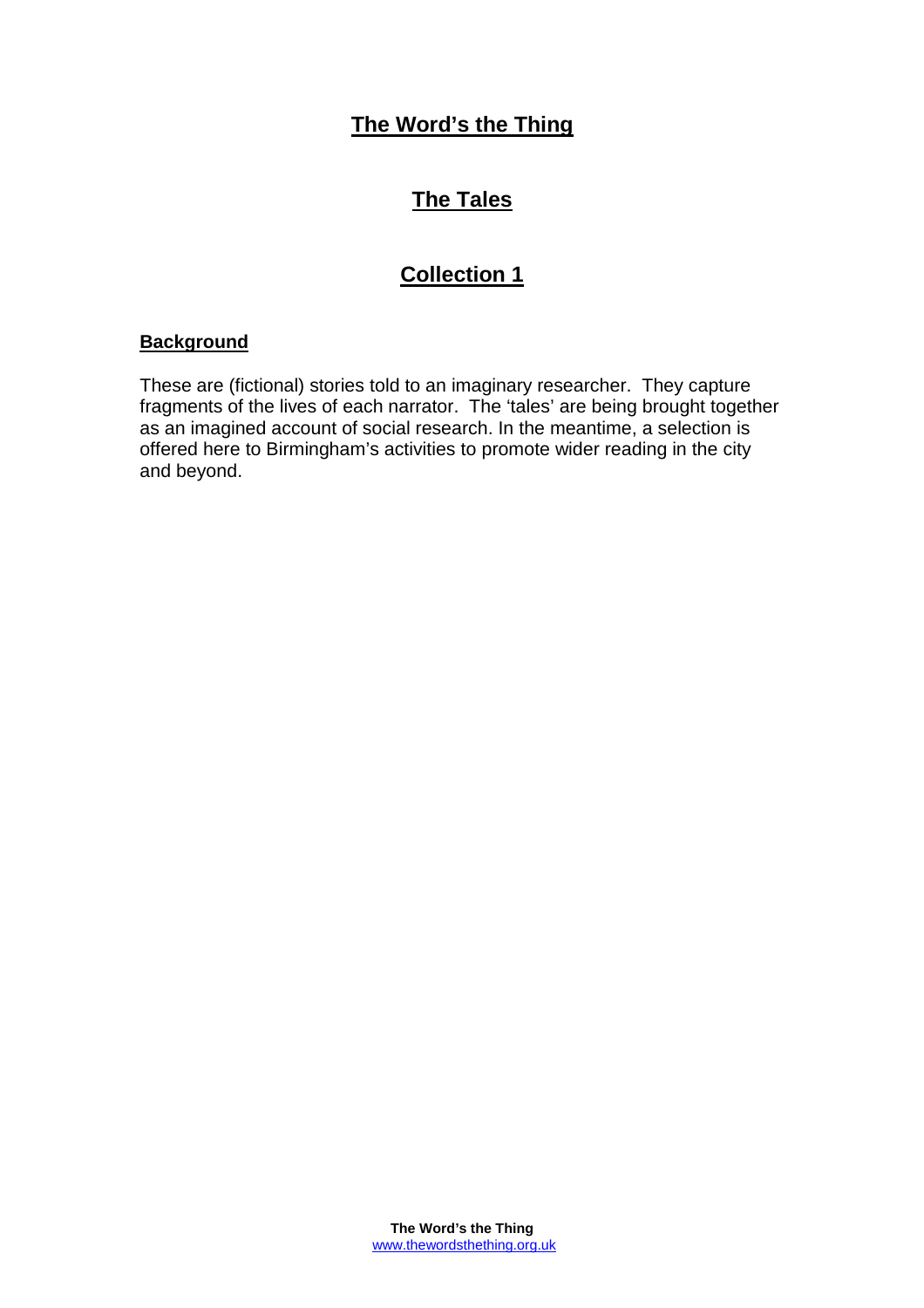## **Billy's Tale**

I'm not a bad lad. I know that 'cos mum used to tell me. 'You're not a bad lad, Billy. You're not a bad lad.' When I used to do things. When I used to fall over and break things and cry. She'd hold me then, her cardigan smelling of flowers. She'd hold me and tell me I wasn't a bad lad.

I'm not a lad at all now. I'm over thirty. I lost count of how many over thirty but I had a birthday just before mum died and she said to me 'All grown up now, Billy. Thirty years old.'

The hostel I live in is nice. The woman who runs it is a bit like mum except she doesn't know when it's my birthday, doesn't smell flowery and doesn't tell me I'm not a bad lad. I know that though. I know I'm not a bad lad because mum told me to remember.

'You're not a bad lad. Always remember that, Billy. Always remember that and you'll be fine.' And I did remember it. When other kids blamed me for things they'd done at school. When women I met said things I didn't like. When people at the factory gave me things to do as a joke. All the time I thought of mum and remembered that I wasn't a bad lad. I go out by myself at night sometimes. Just to the pub on the corner. I sit in the corner and only have one drink and watch what others do.

In the day I go to my job. In the factory. I like the work. It makes me all dirty but lets me show how strong I am. I sit in a truck while Tom, the driver, drives it round the site. When we meet people new he tells them that I'm his mate. I like that. It sounds warm and friendly, being his mate. He drives round and points things out. 'Cardboard boxes, Billy.'; 'Those bags of offcuts, Billy.'; 'That pile of stuff all needs to go on the back, chop chop.' He's always saying that, 'Chop chop.'

My job is to jump off, throw things onto the back of the truck and get back in again as quick as I can. I can do that, so I enjoy the job. When the truck gets full we drive out to the tip where the farmer has a hole in the ground. We are slowly filling it up. I asked Tom what would happen when the hole was all filled in. Would I have to leave work and go on the dole. I don't want to go on the dole. I like my work.

'Don't worry, Billy. There's plenty more holes to fill in, and there'll always be rubbish to be shifted.' It's true that. There's so much rubbish everywhere that there must be loads of holes for it to go in. So I stopped worrying and started watching out for the next pile of black bags outside the Paint Shop in Block 5.

Then out of the blue, Tom said something magic. 'And anyway,' he said. 'You're not a bad worker. You're not bad at all, Billy.' The way he said it was just like my mum would have, just as if he really, really meant it, and I just smiled all over. Inside.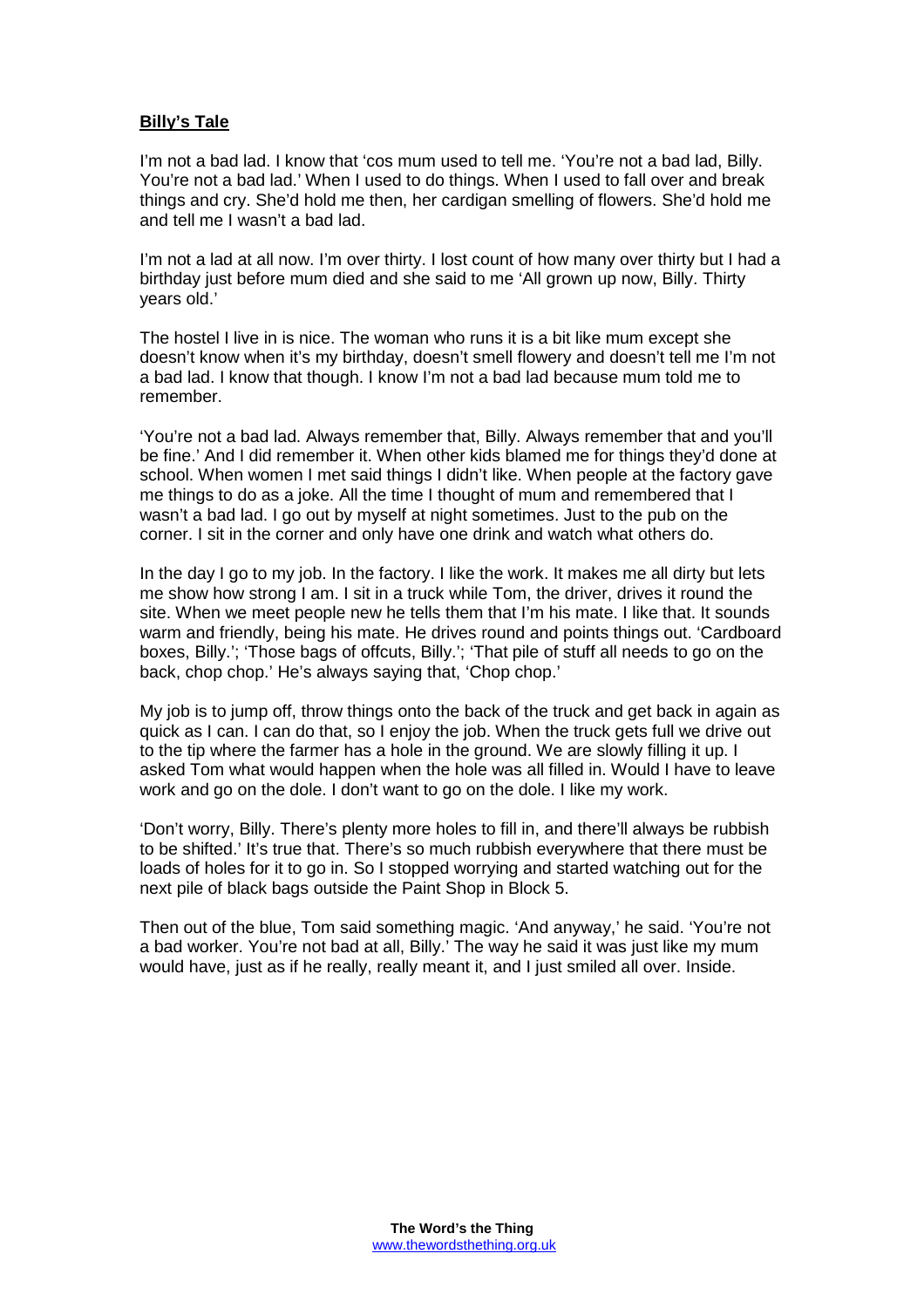#### **The Book-reader's Tale**

Books are what I live for. Books and the way they open up access to conversation and to friendships. You wouldn't expect anything less from the only son of two librarian parents, would you? It's as if text flow and a fascination with story had been incorporated into the genes. Which is possible since my parents were themselves produced by a writer, a translator, a teacher of English and another librarian. Impossible, therefore, to separate out the way wordsmithing might have tempered the twists and turns of the DNA from the cultural environment heavy with words about words and books about books.

It's not only what is in books that enlivens me. I say 'not only' but it's more 'not even'. It's not the plots and character – any passable writer can do all that stuff. I do it myself. It's not the elegance of the prose, or I would have only a few books. My interest is in books that are in a limited edition. Limited only to those that meet the highest levels of use of this wonderful language that can so easily be left to rottenness and softness or can be beaten and twisted into shapes it was never meant to fit. Elegance is, to me, getting the tension just right. Straining the choice beyond the obvious. Stretching combinations of words to cover new meaning and nuances. All reasons why in my own writings, I would never be able to reach my own standards.

No it's not a matter of having the words-that-pass-the-time or the text-to-occupy-themind. It's not even the eloquence of select, re-read books. It's not an intellectual thing at all. My affair with books is much more physical, much more sensuous.

Some of my early memories are not of storylines but are visual memories of sitting at large oak reading tables in the town's empty reference library, shafts of sunlight coming in from a high up circular window and me slamming a heavy book shut. Swirls and trails of dust spiralling up from the pages into the sun path and appearing to drift up and out of that window, out into the world. Pollen from these words, off on the wind, to fertilise other minds, other writers. Conversely, the spores from thousands of other slammed books in other libraries (in Alexandria? In Mesopotamia?……. in rare and exotic place names….) borne into my body with each deep breath I took in that bookfilled room. Words sent out by me. Words taken in by me. Me taken in by words. Absorbed into this heady world of books where the heavy, unused, tightly-shelved volumes had backings of leather. My fingers grazed the spines, traced the golden tooling of titles, stroked the raised softness. Sensual as I said, nothing more, nothing less. A true love of books.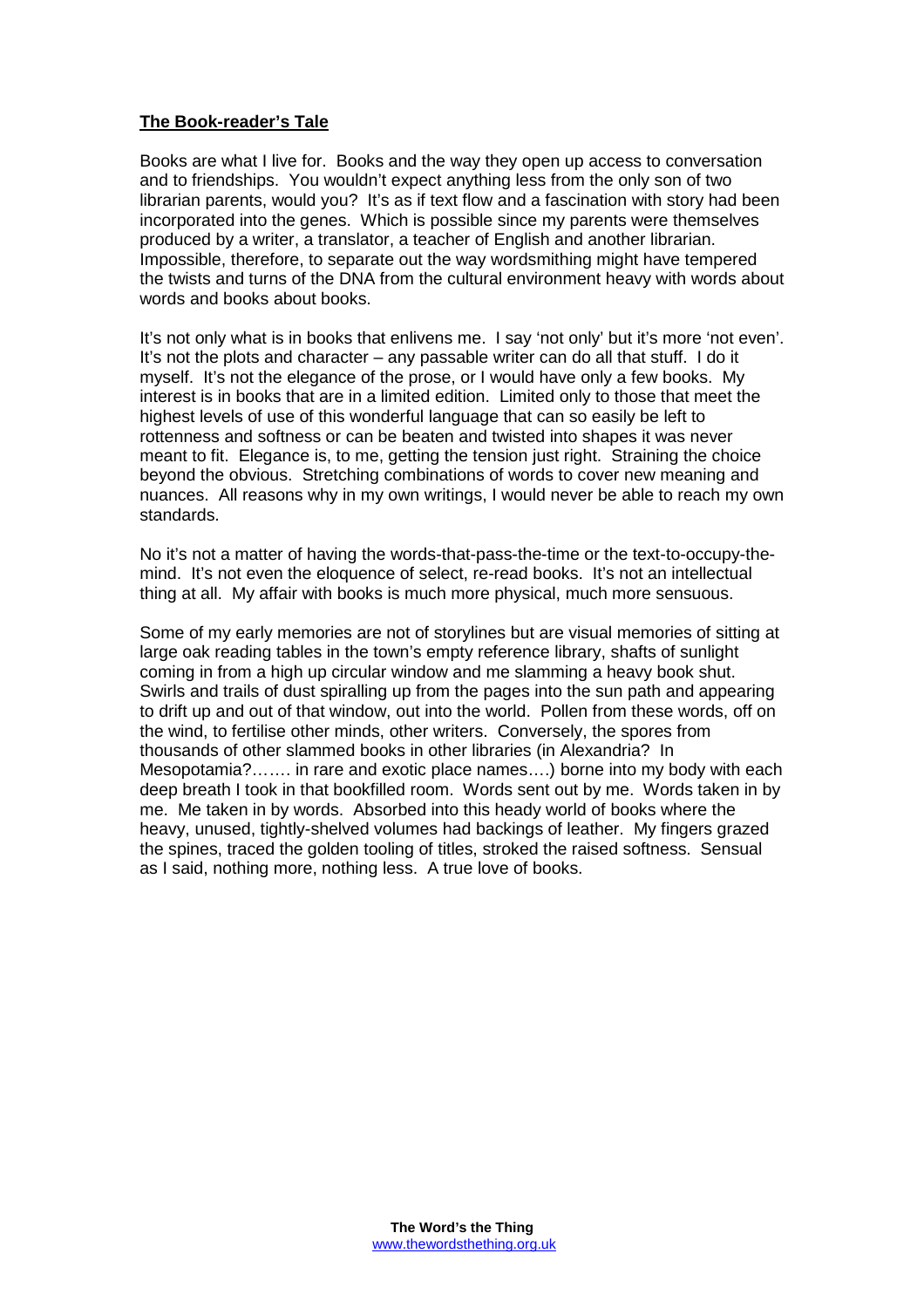#### **The Lottery Winner's Tale**

£410,000! I almost didn't buy a ticket this week. God, how would I have felt if I'd let it go and my numbers finally came up. I'd have been so gutted. £410,000. I really can't believe it. Mind you, I must have paid nearly that much in over the years. Still, it's good to win. Thinking about it, this is the first time I've ever won anything. I was always one of the people who came second. At school I was only ever deputy head girl. I'm still not sure why I was even chosen for that. Others all seem to have been outstanding at games. I was in the teams but you would never describe me as outstanding. I just went along for the fun of it. The coach to away games, the messing about in the showers, the group hug at the beginning and end of the match. The sense of belonging, I suppose.

For once, though, I'm really glad it's just me. I wouldn't want this to be a syndicate win. Imagine seeing the £410,000 dwindle down as you did the sums and divided it up between all the others. Terrible that. No, this is mine, all mine. All £410,000 of it. There's only me to decide what it goes on. No relatives, no family. There's that waster who thinks he's my boyfriend. He needn't think he's getting any. In fact he isn't even going to get to know about my bit of luck. I only put up with him because there's no-one else at the moment. Maybe I should just get rid of him anyway. Yeah. I'll do that. I'll text him when I've calmed down a bit.

£410,000! I keep saying it over and over in my head. It sounds just as good now as the first time. How much is that in £5 notes? A suitcase full? Not that I'll see it like that, real money lined up in a case like in the films. It will most likely just appear as some electronic figure on a bank statement. One line will say a few pounds overdrawn as usual and then the next line will say £410,000 credit. That young bloke at the bank (Jeremy, the one who phones me up from time to time to give me a hard time about the state of my account), he's in for a shock when he sees that. I might just phone him up and ask him what he thinks of that as a state for an account to be in. Nah, can't be bothered. I'd text him, though, if I had a number. What the hell, what am I thinking about him for? I've got £410,000 to think about. A new car? Get on the property ladder instead of renting? New outfits might be nice, it's only when you start to think about it that you realise just how long you've had some of your favourite clothes. I won't waste it an anything silly, I'm not that sort of girl.

For the first time in my life I feel as if I could do anything I wanted. I could go off round the world if I was that way inclined. I could give it all to charity, even if that would be just plain stupid. I could have a hit man kill off all the people in the office I don't like. I could buy a huge diamond and lock it away as an investment (I'd keep it at the bank and get young Jeremy to get it out for me to look at whenever I felt like it).

I could do anything – and simply for that reason I'll do nothing for three months in case I regret it. I'll leave it in my account and check my bank balance every week just for the simple pleasure of seeing the printout read £410,000.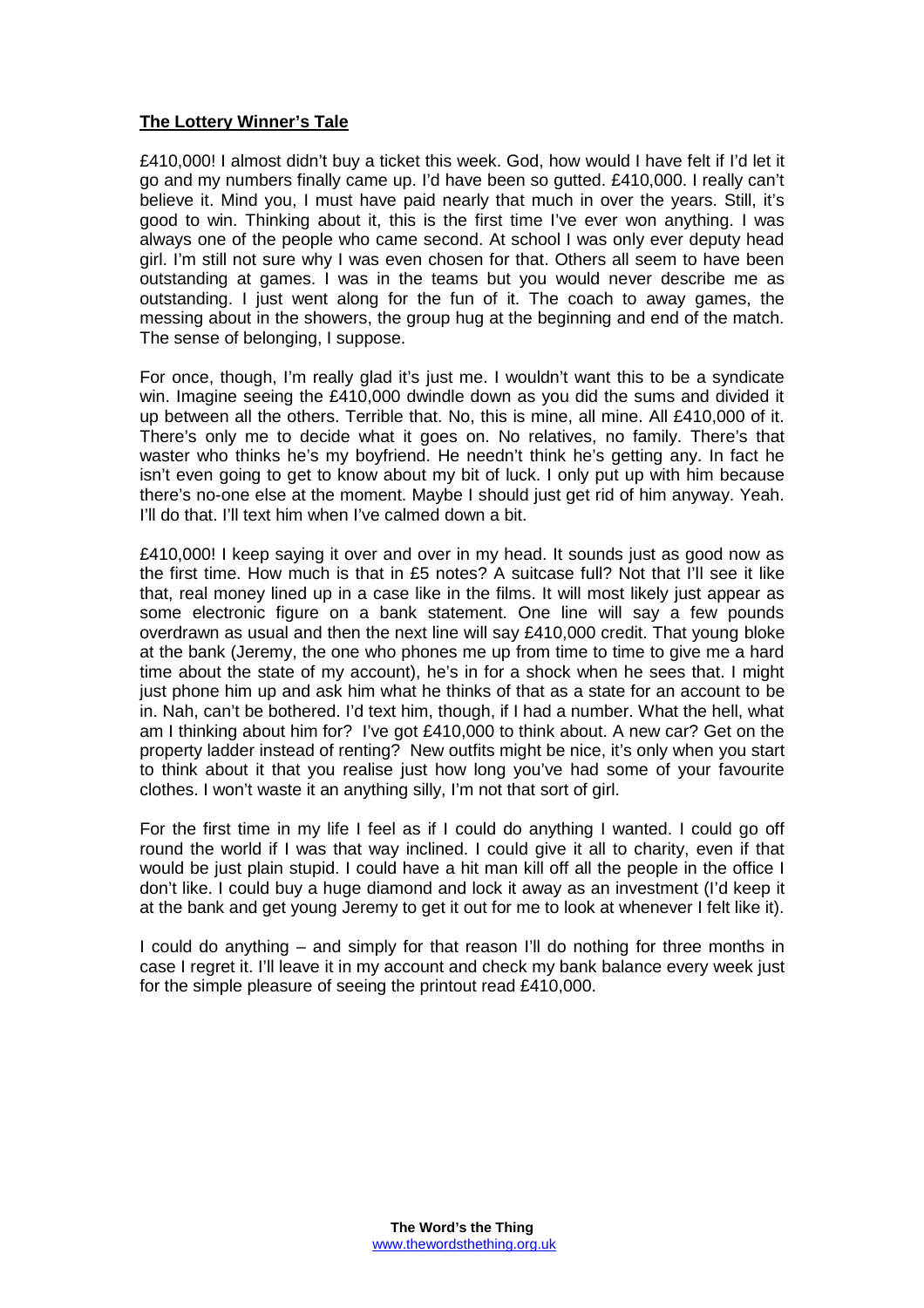### **The Two Brothers' Tale**

I look after my brother and he looks out for me. That is how it has been for more than ten years. In one way it is a good job our mother was so strange or we would never have survived as we do. Not that it was easy at first.

I need to explain that both of my parents were different from other people. Their own parents had fled persecution in some Eastern European country. I never really found out which one. It was simply 'back there' or 'home, in the old country' in their conversations. Four displaced people having religious views that were extreme, believing in extreme simplicity, speaking a rough dialect of a foreign language; what else would the two couples do but share the same house. What else would our parents do, as the boy of one pair and the girl of the other pair, but marry each other and hold out for the old ways of doing things. Grandparents died; father died; mother was left with us two.

Money never seemed to be much of a problem. The jewels our grandparents had brought with them, (Their security for the future was how they referred to them), had been partly used to pay for the small house outright. Some been turned into money that had been stored under floorboards and brought out in small wads every few months to stock up tins of food or to pay to an organisation in the town centre that dealt with what few bills there were for electricity and so forth. The rest of the jewels were left as 'security' in the metal box under the special floorboard that was only to be raised in the last emergencies, as father would say.

Mother started to bring in far more packets and tins than we could eat our way through, which wasn't difficult as the three of us together ate little enough at each meal and never anything fancy – 'broth' was the word my father came home with one day. 'In this country, it's called broth', he announced proudly. Soon the whole of one of the spare bedrooms was full, then the other. Two rooms, holding enough supplies to keep me and my brother in broth over all those years since mother walked away. We never knew where she went. She kissed us, told us to be good, to remember all that grandparents and father had told us – then walked away. I think she was crying but I can't really remember.

We were left alone in both senses. We were abandoned on our own, left to get by on the rooms of broth and each other's company. We were also left alone in that no-one bothered us. We had never known the neighbours, we didn't go to school (our parents were strong on our being educated at home), no-one called in (who would?). Bills, it turned out, were being settled against a big amount mother had lodged with the organisation in town. We managed, undisturbed for ten years.

Last week a man called from the organisation in town. He talked of letters to Mother – some envelopes had arrived but we just put them in an empty cereal box in a corner. We didn't understand them and really they were to Mother not us. The man said that money had run out. My brother brought down a bundle of notes from under the big floorboard upstairs but the man said that they were old and no use any more, that money had changed. He was kind but kept talking about things we knew nothing of – cutting electricity; social services. He said he would come back soon. Maybe we need to give him a jewel but we can't decide if this is a 'last emergency' or not.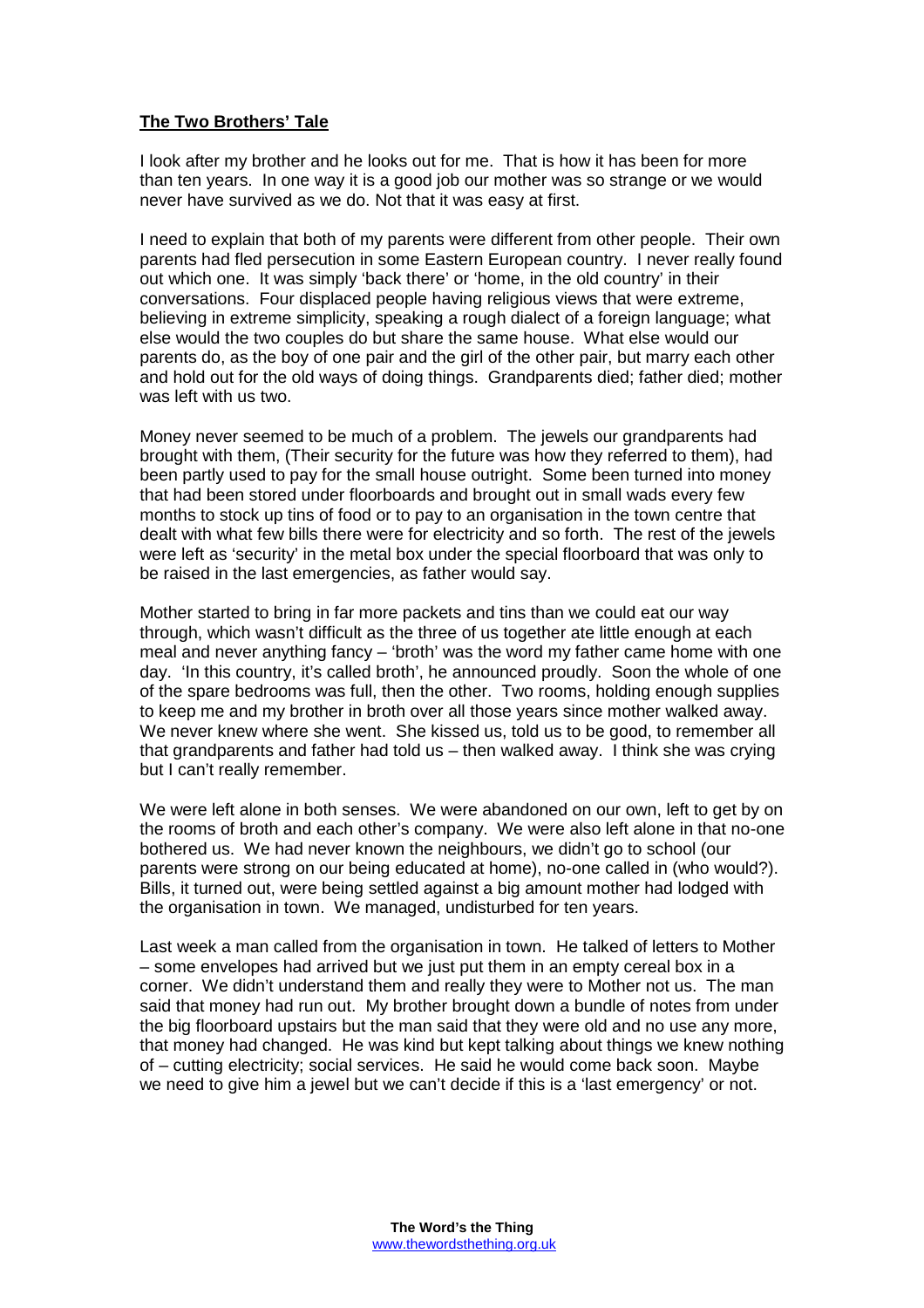#### **The Story-listener's Tale**

Eid. I love that festival. The family conversations most of all. Presents and speciallyprepared food are fine but, as an inquisitive teenager, the thing I love most is to ambush some relative in a quiet corner of a room and get them talking about the old times. They love it as well, which makes it some kind of community service on my part. Except that it is sheer probing, without mercy, into all those family secrets that normally would be kept from me.

If we weren't Muslim it would be easier. My friends tell me stories about their old uncles and aunts getting drunk at Christmas and weddings but, with no alcohol at our gatherings, I have to get my relatives intoxicated with the sound of their own voice. It's easier than you might imagine. Getting them started is the only hard part. Once they've got steam in their voice the stories tumble out over each other, each one feeding on the success of the last. All I have to do is put on my wide-eyed look, smile at all they say, and remember every word.

If I were evil I could have so much fun. If I were an outside-the-family blackmailer I could be really really wealthy by now. If I wanted to bring about multiple fallings-out it would only take a word or two in the wrong ears. Luckily I'm almost faultless. A good little girl who politely listens to her elders. As it is I just love the stories for their own sakes. No,it's more than that. It's something I do for me because, through all those related tales, I keep adding to my understanding of where I came from myself; how I got to be me.

There are so many layers of experiences and activities that made my great grandparents. I soak up, time and again, vivid details of their harsh life in the mountains of north Pakistan. Lives built on nothing but love and loyalty to the wider family. Greatgranddad never knowing his father who, inexplicably, went away with a visiting English regiment and died in the mud of France in 1917 – one of the few brown bodies to be laid down for an Empire he so loved, but not before he had left granddad in his wife's womb.

There are so many bits missing but I'm managing to fit the jigsaw together. The lives of my grandparents: growing up at the end of empire. Just-married children of a new land carved by partition and segregation. My parents, brought up on traditional tales but also on tales of brutality and forced marches. So many people who must have had similar stories of resettled lives that never really settled, just making what they could of things and praying for better lives for their children.

My parents: who grew up with jobs and materialism and (according to full-flowing grandmother) a lack of respect for the old ways; a loss of memory of all that subjugation had meant, their lives an-ever-so-willing self-displacement across the oceans to coldness in all of its senses. So many bits of stories, all down the ages, all intertwining.

So here I am, back home after a trip 'back home' (although Pakistan was never home to me), back with a head full of stories, images, anecdotes that will keep my busy for days – sorting, refining, reweaving into formats that I will be able to tell my own unborn child and keep the storylines going.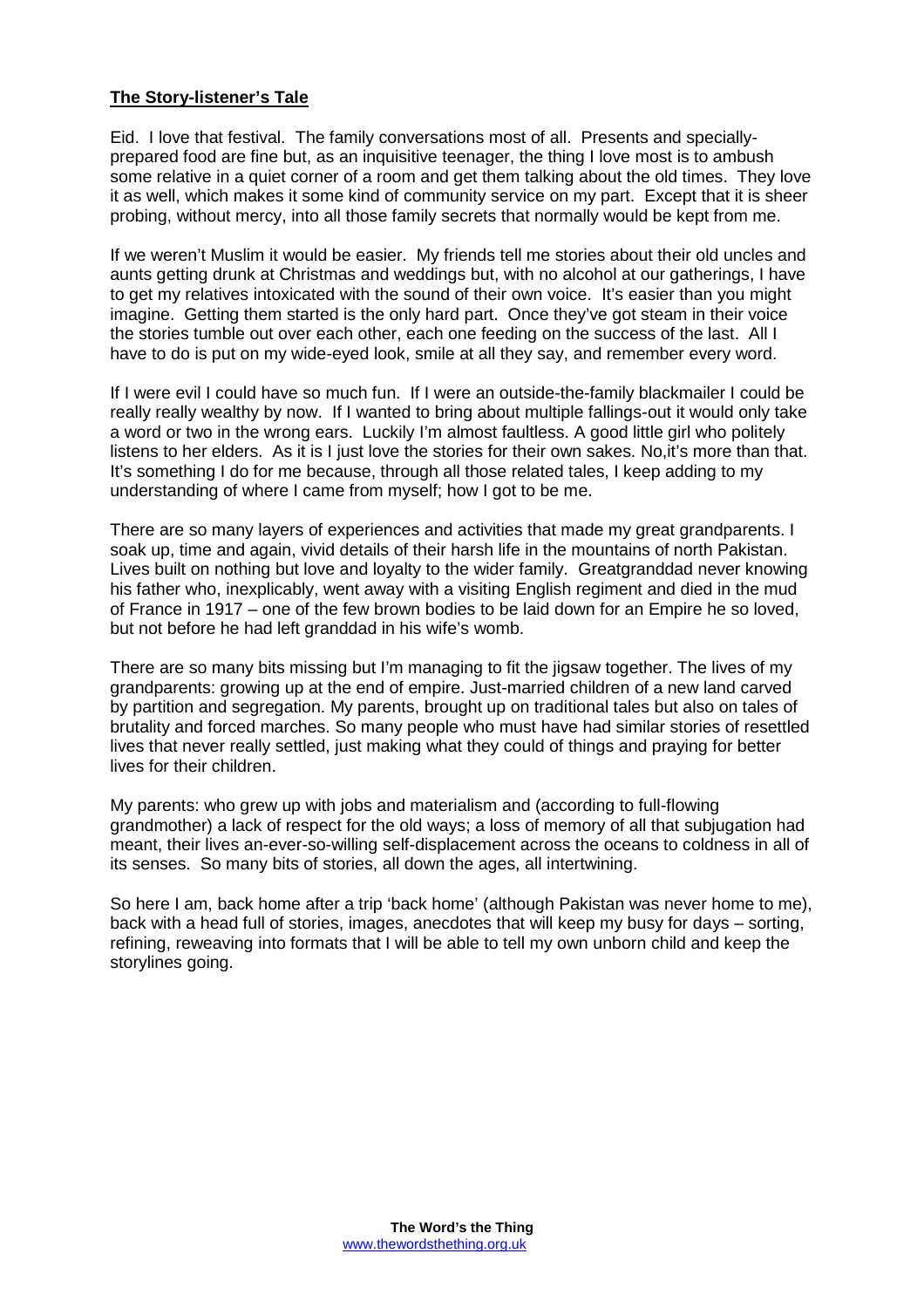#### **Happy Harry's Tale**

Happy Harry. That's me. The office laugh. The one with the bright shirts and the trademark red braces. The one who knows all those little details everyone else has forgotten.

'You know, Harry, you know: That boss, the one before last. The tall wimpy one, always trying it on with all the secretaries. What was his name? You know, Harry, you remember the one I mean.'

Of course I know. I always know. I'm the walking archive, aren't I? The encyclopaedia on legs, that's me. Good old Harry with his flowery ties and his mugs with brilliant slogans. Harry, with his gap-tooth grin and his rolled up sleeves. Never a bad word for anyone, such a good listener, you could tell him anything – and they do, goodness they do.

I've been here for so long that no-one else remembers what my job is anymore. The truth is I don't really have one. Not in the sense of having a proper job title or a job description. There are things I used to do and I can reel those off for people, but they seem happy enough that I'm just around all the time for them to ask me to do things. 'Harry, could you just nip these folders across the way for us.' 'Harry, is there a file anywhere on all this sort of stuff, surely someone must have done it all before, eh?' 'Harry, can you book some meeting rooms for next Thursday' 'Harry. This stuff has missed the internal post and really needs to get off today. If I give you the money can you dash out and get it in the collection from the post office?' 'Harry. We are expecting some people in to visit at ten o'clock. Could you hover around reception and bring them up when they arrive?'

Odd jobs, and some odder than others. Different tasks each day and always on the go, always busy enough to be happy, and a salary at the end of the month. So, yes naturally I'm employed here. I work here – and work damn hard – being this nice a person isn't easy all the time with some people, I can tell you. I have managed to avoid all the bad bits. No appraisals because I'm not technically in anybody's team. I don't have targets and goals and all that crap. I've enjoyed the small bonuses in the good times and I've ridden out the redundancies in the bad times. 'Last in, first out' suited me fine when no-one could even remember when I started it was so long ago. I bet they've even lost my original application by now (oh yes, I know where it is. I know every little useful thing like that. Not that I'll be telling anyone unless it suits me).

I've seen, what, must be three or four complete staff turnovers in my time. People coming and going all the time. Information flowing in and out again with each new person. The only place it lodges is here, in my head. That's the only place where connections can be made between one piece of trivia and another. It's the place new ideas are formed by bringing lots of old stuff together in different ways, and that is precisely the job I see myself as now having. I'm the organisation's wise man, the one everyone turns to in their own little crises. I am Harry, the glue that holds this company together. That's me. Happy Harry.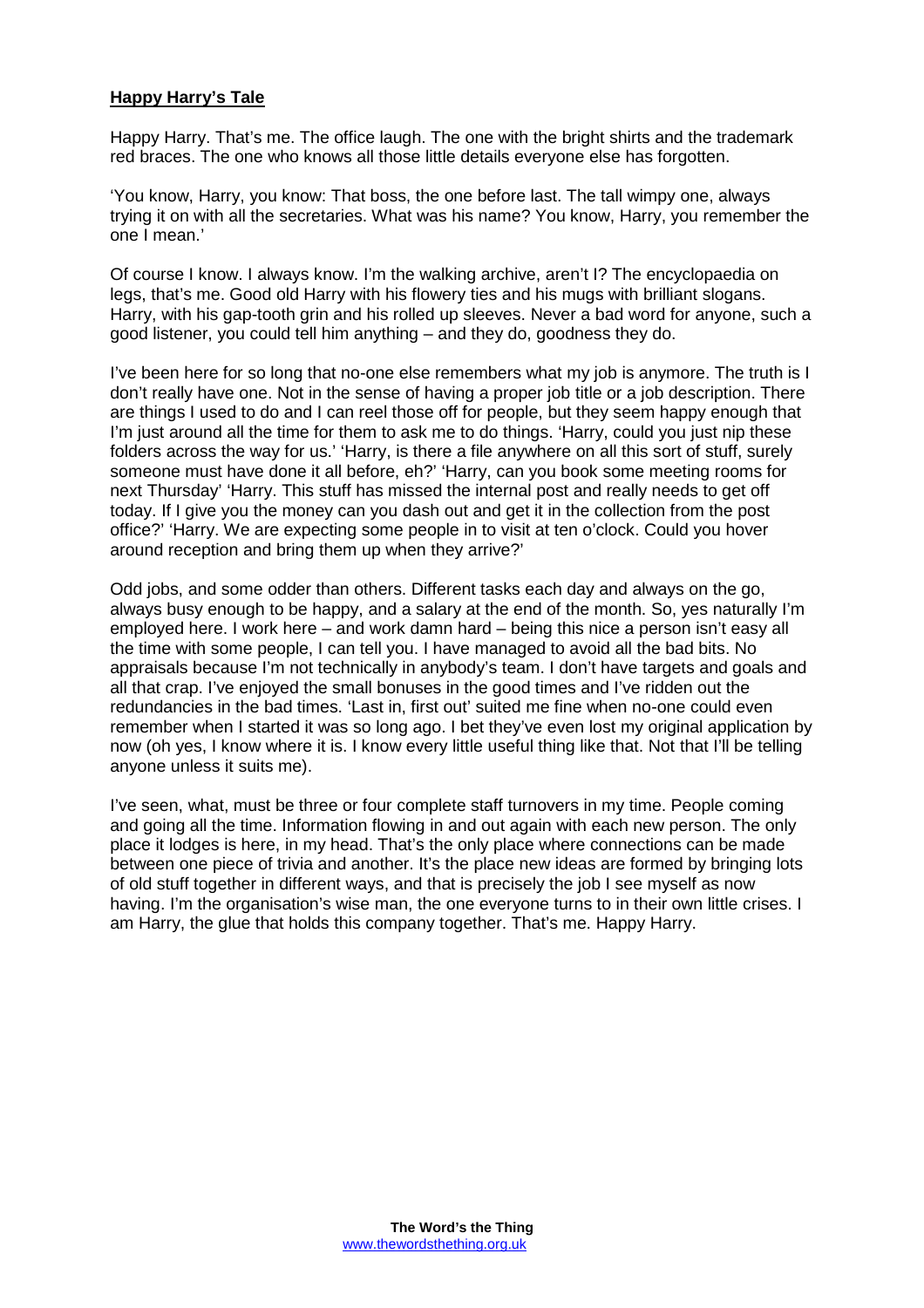### **The Old Intellectual's Tale**

I may be old but I know what's what. Take what happened the other day, trying to make conversation with the woman from the social welfare place down the road. I told her: 'One of society's intellectual assets', that's how we older people were described in a Sunday newspaper article recently. Yes, that had surprised her, hadn't it. I saw it cross her face. 'Sunday newspaper article? What's an old dear like her doing, reading articles in Sunday newspapers, and in an area like this?' It was written between the lines of her frowning social worker face just as clearly as the opposite was written in the typed lines of that article.

To her I was:

- an old dear; an old biddy
- one of my ladies; part of my caseload
- needs visiting, it says on my list, as a release from hospital
- seems OK though, even if she lives alone at her age

To the writer of that article I was:

- one of society's intellectual assets
- one of the many older people whose minds are still as sharp as the look on their face
- independently very much their own person
- needing other people to simply do their job properly (and will too often be let down in this expectation)
- $\bullet$  aetting on fine in their own way, at their own pace

To me I am:

- retired university lecturer and (in my day) a well-known writer
- rehoused in a council flat when my own respectable home was bulldozed
- knowing what I want, what I like and what I still mean to do
- needing to be left alone but there she was, from the social, relentlessly full of care
- getting along just fine, if a bit lonely at times
- regretting that too few people seem to care about the things that really matter

The problem is how to triangulate the three perspectives. How to get a fix on the real me. How to better understand my role in my particular social setting. How to cope with the welfare woman's well-meaning but unasked-for intrusion into my little world. Understanding me is a job for me alone to do, no one else should want to take it on on my behalf. It's an exercise for the privacy of my brain, with outcomes that affect me and no one else. As an intellectual asset I've still got thinking power and feeling power and a whole residue of experience to draw on.

At the same time it's hard to think in a vacuum. We all need some stimulus to react against, like that unspoken look on her face that day. So, just as a way of sharpening my mind as a weapon to use against the endless queue of people like her, I was secretly glad that she came to visit and that she was as fixed as she was within her little world as I am fixed within mine.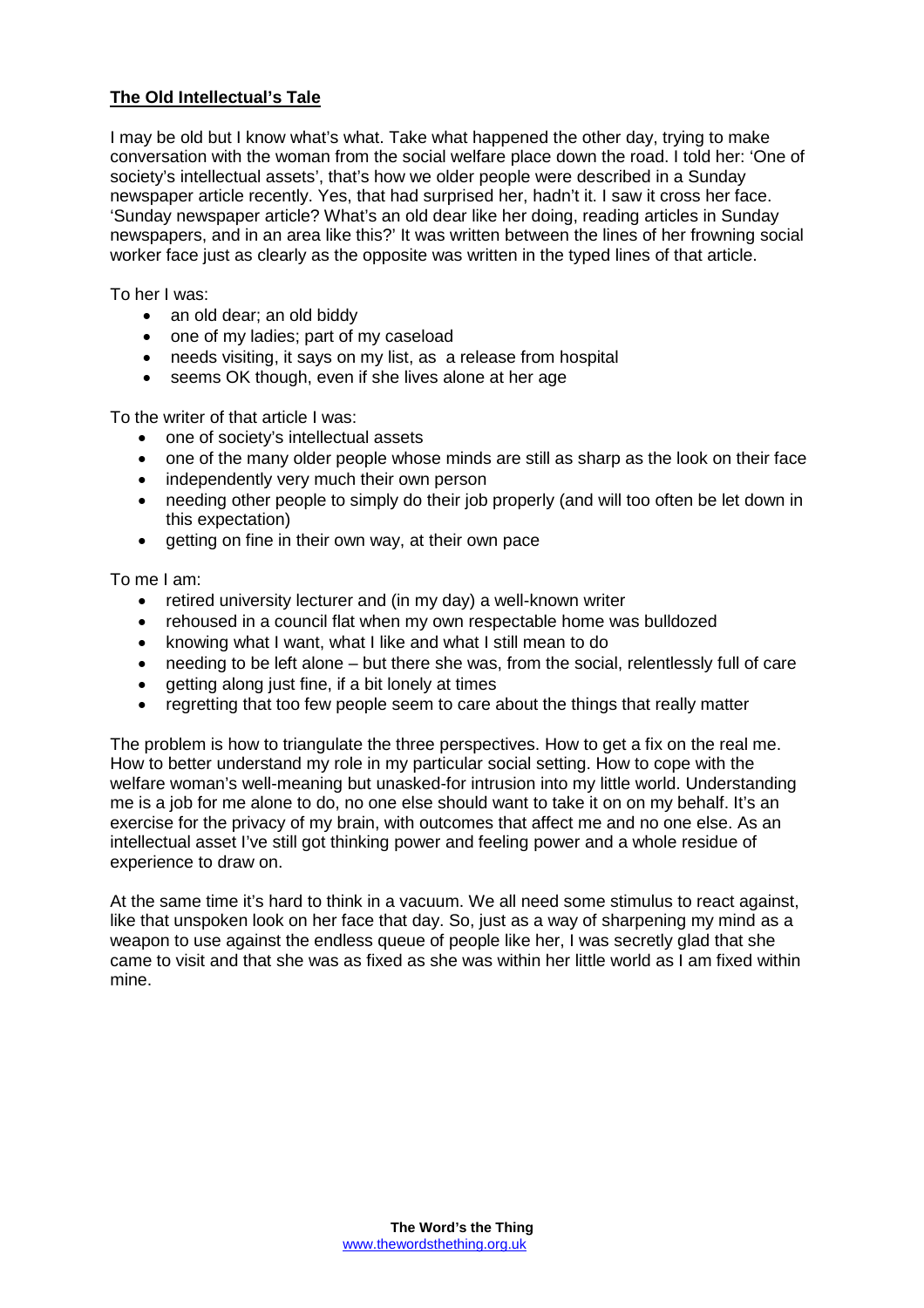#### **The String-Owner's Tale**

I remember him always having this imaginary friend. An animal – on the end of a long piece of string he dragged behind him everywhere he went. Brown parcel string. God knows where he got it from; his family never had parcels any more than mine did. No, that's a lie. I remember now. Every New Year there'd be a parcel from some relatives who had gone to Canada before the war. American comics, cake, tins of food, nylons, chocolate. All the things that were still rationed here. But I'm sure he didn't have well-fed Canadian relatives, so it's still a mystery where he got the string from … or why he thought it might be a lead. A giraffe! That was it. Of all the obscure animals to imagine as a friend his was a giraffe. I tried to point out that if it really was a giraffe it would have this really long neck and so the string would go up from his hand and end in mid-air.

'It's a very tiny giraffe,' was his answer. Tiny friend; tiny mind, but he was the only friend I had then. The only friend I had when I left school and went to work folding cardboard at the Box Works. It seemed natural enough to marry him. I don't remember how it came about. I'm sure he didn't propose. I don't even remember going out with him as such.

One day we were playing on the pavement, me and him and his tiny giraffe friend; then we were talking by the railway bridge (just me and him, no tiny giraffe); then we were married. Then he died, suddenly, leaving me not knowing what to do.

One day he was there and I was making sandwiches for his lunch, ironing his shirts, and cooking something he liked for tea. He was there with his smile and his gentle stroking of my hair. He was there with his quiet words to tell me about his day. Then he was suddenly not there. Ill and gone, all in the space of twelve hours. Now he's not here at all except in my memories.

I still have his piece of string. I keep it in the shoebox with our marriage certificate, my birth certificate and the one birthday card he bought me. Not a lot for a lifetime's treasured momentos, but enough for me. Enough to hold on to in the evening when I've turned off the TV. Enough to call up memories of stitched together frocks made out of old flour sacks (with one bought dress for 'best'); memories of his large boots on his tiny feet, his torn trousers, his ragged jumper – his imaginary friend, and his too, too real friendship for me.